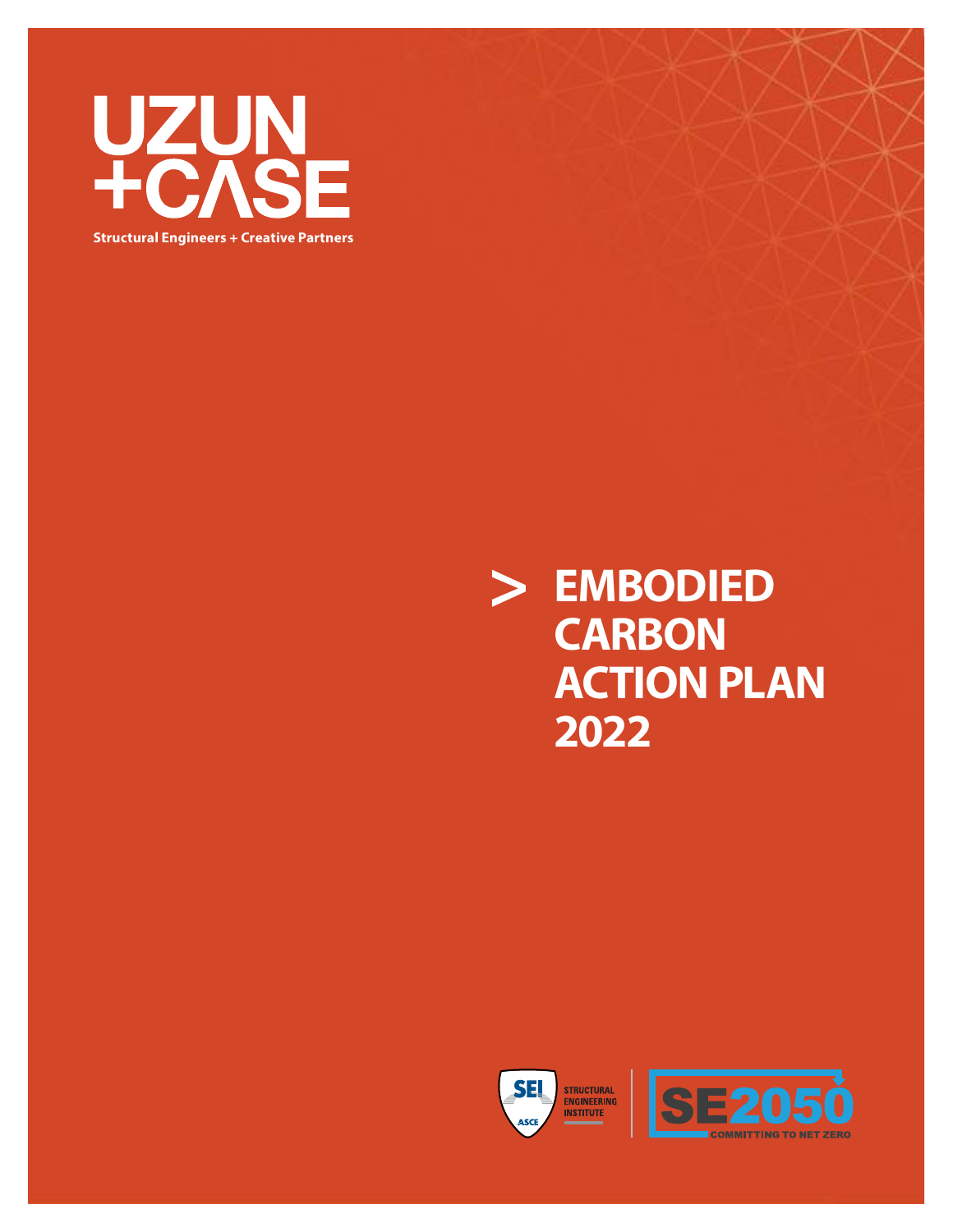

January 5, 2022

Laura Champion, Director, Structural Engineering Institute

Re: Letter of Commitment to the SE 2050 Program

Dear Laura:

Uzun + Case, LLC, a 70-person firm located in Atlanta, Georgia, and Raleigh, North Carolina, is hereby signing on to the SE 2050 Commitment Program. We support the vision that all structural engineers shall understand, reduce, and ultimately eliminate embodied carbon in their projects by 2050.

As a company committed to leadership in our field and accountability to our communities, Uzun + Case aims to advance a culture of conviction and responsibility for sustainability in our industry through embodied carbon reduction.

We therefore commit Uzun + Case to take the following steps which are part of the SE 2050 Commitment Program:

- Within six months and annually henceforth, we commit to reporting an Embodied Carbon Action Plan (ECAP) and permit the ECAP document or form be made public on the SE 2050 website.
- Within one year and annually henceforth, we commit to submit data to the SE 2050 project database in a collaborative effort to understand embodied carbon in structural engineering projects and to set attainable targets for future projects.

We look forward to joining this coalition and industry effort to achieve the goals of the SE 2050 Program.

Sincerely,

Jamen A. Jours

James A. Jones, PE Principal

1230 Peachtree St NE, Suite 2500 Atlanta, Georgia, 30309 678.553.5200

> Structural Engineers + Creative Partners Atlanta, GA | Raleigh, NC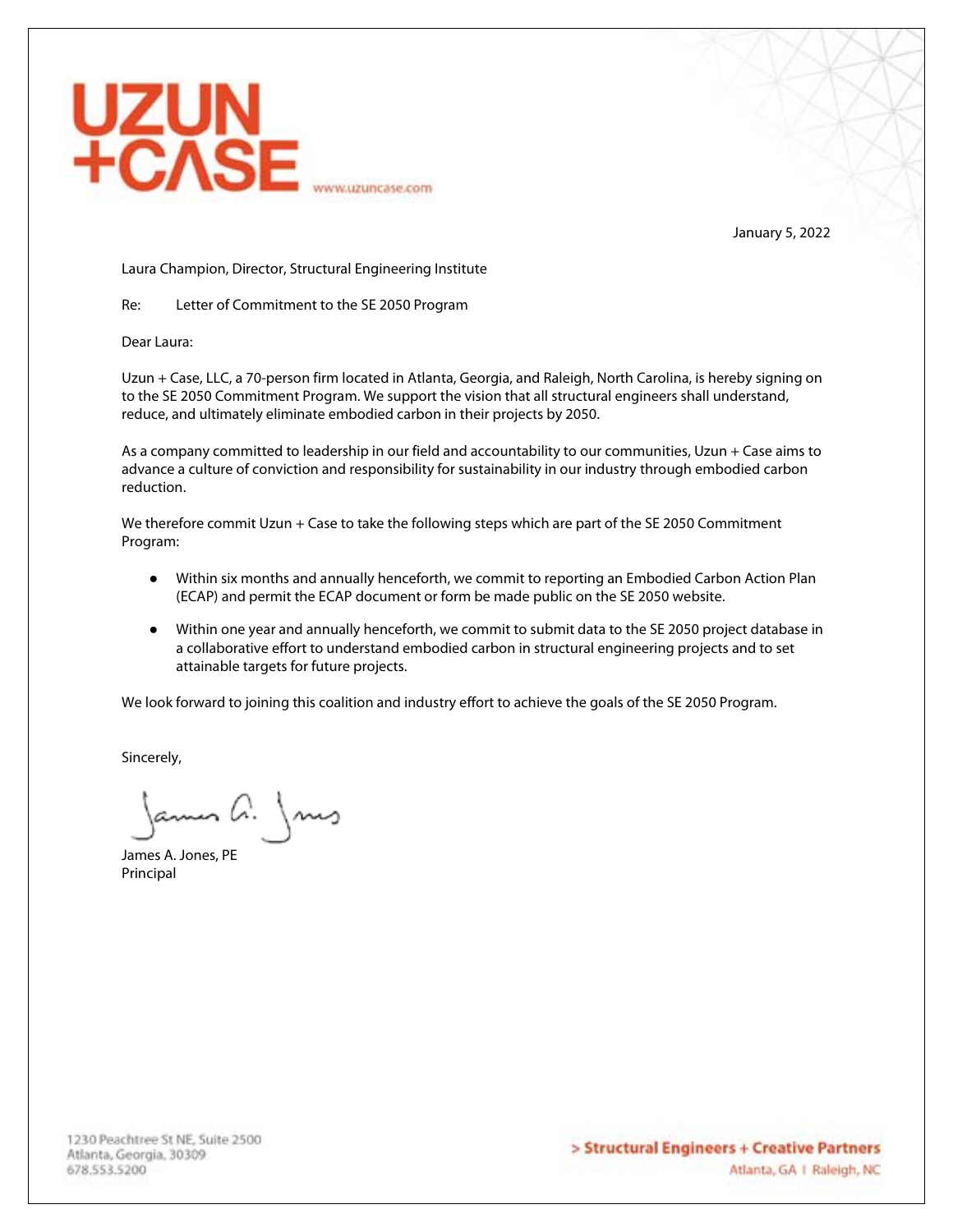# **OUR FIRM**

Founded in 1993 by principals Tamer Uzun, James Case, Martin Cuadra and Larry McDowell, Uzun + Case has expanded to over 70 employees and is one of the largest structural engineering firms in the Southeastern US. Our growth has been fueled by our technical expertise, creative design approach and teamwork orientation. We approach our work as creative collaborators, not as specialized consultants. In doing so, we strive for synergistic designs for which the whole is greater than the sum of the parts.

We are committed to making our projects sustainable by proactively advocating environmentally sound principles and ideas. These include the use of fly ash, slag, limestone, and other sustainable materials in concrete. Structural steel is designed using shapes produced in American mills, ensuring maximum recycled content. Timber elements are designed using species that can be regionally sourced and, in some cases, reclaimed materials. By focusing on the structural efficiency, we reduce material usage while providing economical designs for our clients. In addition, we provide embodied carbon content for structural elements to support a Life Cycle Assessment.

# **OUR SUSTAINABILITY LEADERS**



James W. Case PE, SE Senior Principal

A participant in the upcoming Georgia Forestry Commission video regarding the Kendeda Building

A presenter on sustainability at the 2022 ASCE Structures Congress



Martin Cuadra PE, SE, FACI, FPTI Senior Principal

Former chair of the PTI DC-100 Committee – Sustainability of Post-Tensioned Concrete **Structures** 



James Jones PE, SE Principal

Principal In-Charge of Uzun+Case Sustainability Committee



Robert Weilacher PE, SE **Principal** 

Member of the ACI 130 Committee – Sustainability of Concrete



Philip Hatcher PE, SE Associate Principal

Chair of Uzun+Case Sustainability Committee

Member of NCSEA Sustainable Design Committee



Thomas Trotter Project Design Engineer

Head of Uzun+Case SE 2050 Subcommittee

SE 2050 Embodied Carbon Reduction Champion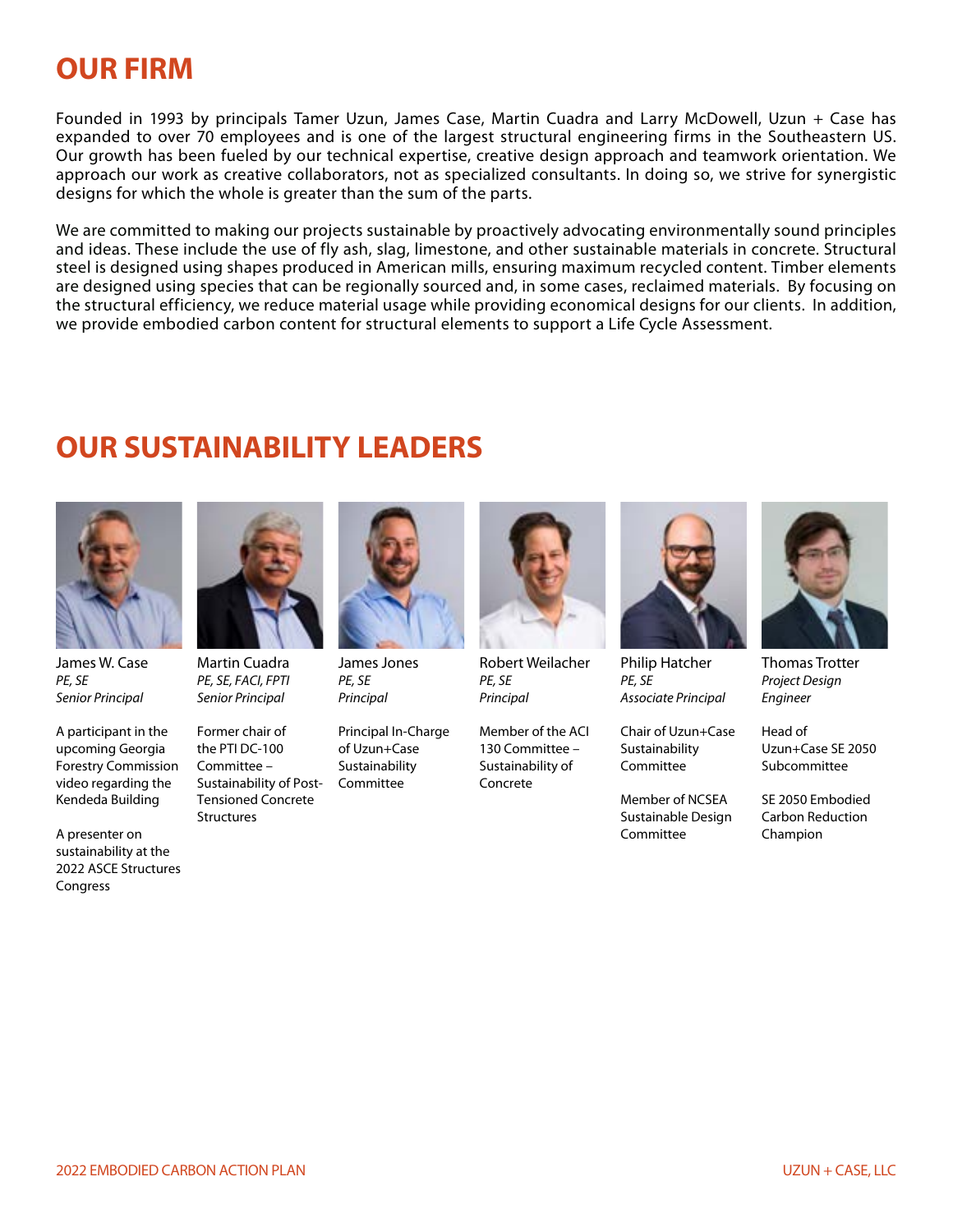# **EDUCATION**

## **PLEDGE ANNOUNCEMENT**

On January 25th, 2022, we distributed a firm-wide announcement regarding the firm's pledge to join the SE 2050 commitment. We plan to follow up with an additional announcement sharing this inaugural ECAP.

On February 4th, 2022, Uzun  $+$  Case publicly announced our SE2050 commitment on our [website](https://uzuncase.com/stories/uzun-case-joins-se-2050-commitment/).

## **SUSTAINABILITY COMMITTEE**

Our Sustainability Committee is promoting a firm-wide education program by regularly incorporating updates on sustainability initiatives including SE 2050 into our company meetings and internal blog posts. The Embodied Carbon Subcommittee was initiated with the goals of further understanding embodied carbon tracking and reduction strategies while promoting their use within our firm. We are sharing the SE 2050 library of resources with all of our technical staff and are planning to include an introduction to these resources in a forthcoming company meeting and blog post.

#### **EMBODIED CARBON 101**

Thomas Trotter, our embodied carbon champion, gave an introductory embodied carbon presentation for both the Atlanta and Raleigh offices in June 2022. The recorded presentation was made available firm-wide and incorporated into the training materials for new hires.

## **EXTERNAL EDUCATION**

We will have a representative from our firm attend quarterly external education programs provided by SE 2050, and a member from each office get involved in the local Carbon Leadership Forum.

In addition, our engineers regularly attend webinars on sustainability topics, and the invitations are distributed to entire staff to encourage participation.







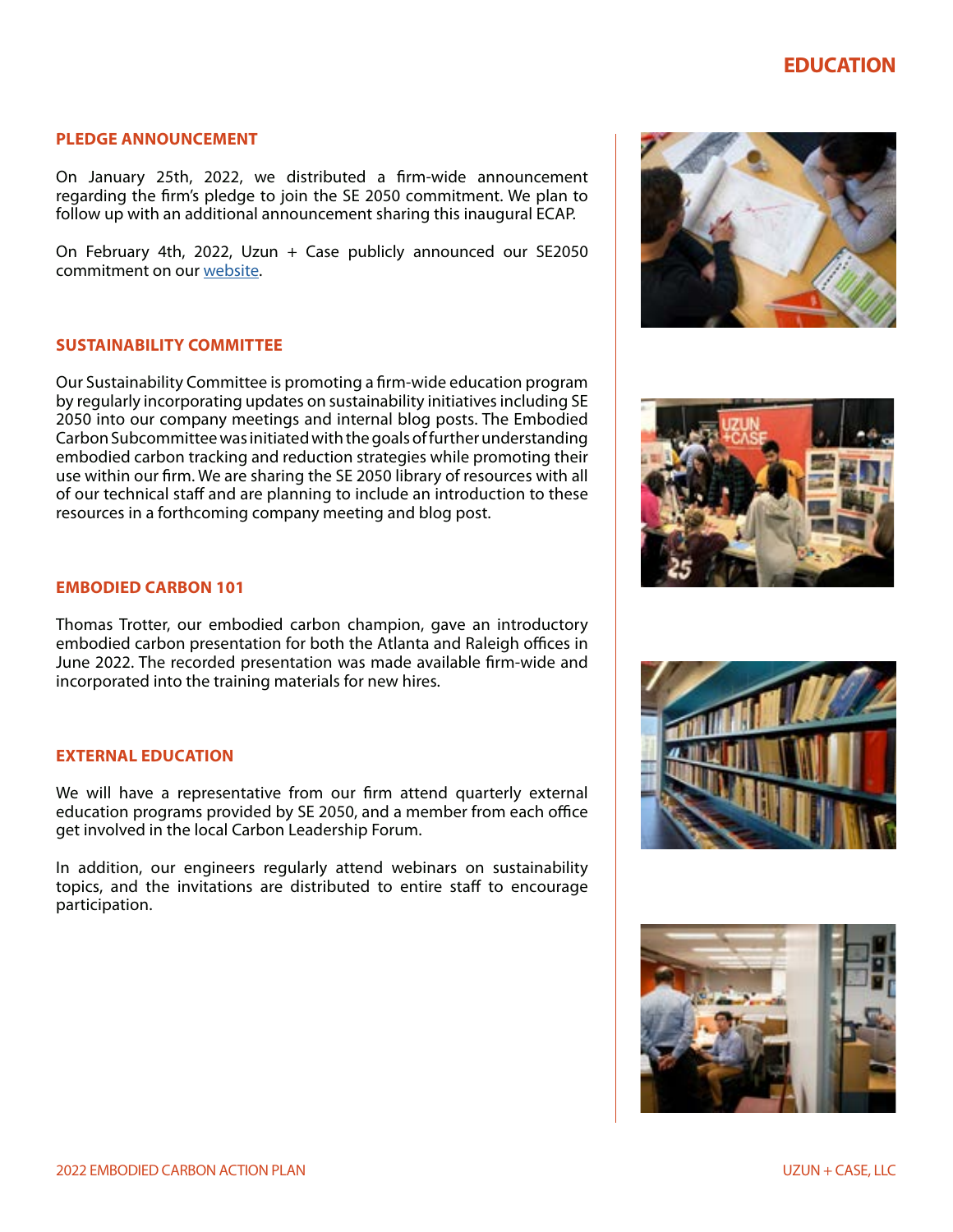# **REPORTING**

#### **MEASURING, TRACKING, AND REPORTING**

We are calculating the embodied carbon of our structures using a combination of commercially available Life Cycle Assessment software and tools developed in-house. We will refine our embodied carbon data with Environmental Product Declarations (EPD's) for specific project regions and product manufacturers where available by searching the Embodied Carbon in Construction Calculator (EC3) as well as reaching out to manufacturers to directly obtain EPD's.

We will track embodied carbon in our structures by creating Revit families with expanded material properties to include embodied carbon quantities. We will develop in-house tools to periodically extract quantities from Revit to visualize and track embodied carbon across the project phases to help better understand how material selections impact overall embodied carbon in our structures.





#### **TRAINING**

We will provide training via our internal wiki page, blog posts, and presentations on topics including the use of Life Cycle Assessment software and in-house tools for tracking embodied carbon. We will provide updated training for all staff modeling structures in Revit which incorporates the embodied carbon material properties and stresses the importance of accurate and intentional material selections.

# **SE 2050 DATABASE**

We will submit embodied carbon data for at least two projects to the SE 2050 database this year.



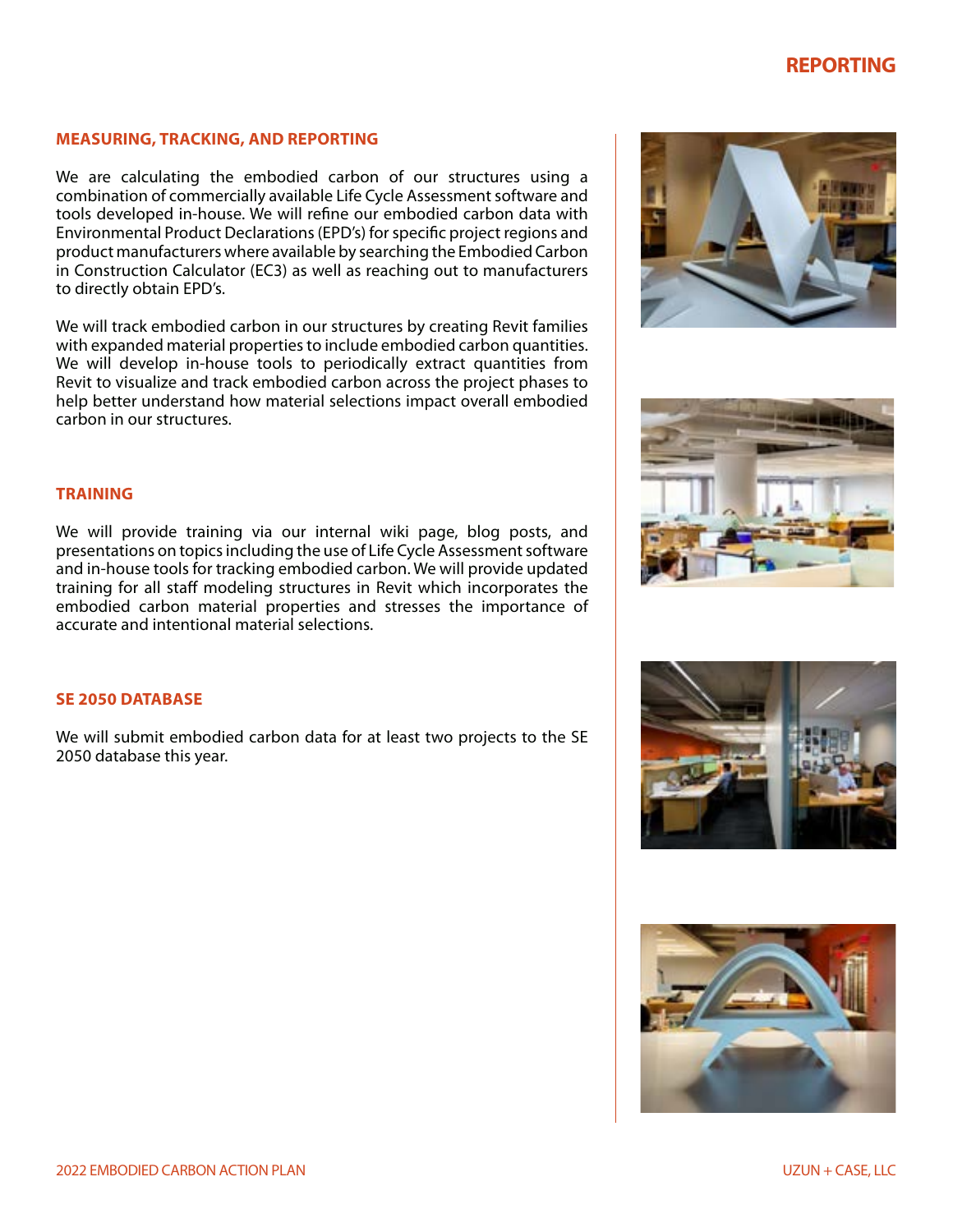# **REDUCTION**

#### **EDUCATION AND TRAINING**

We will focus on developing our embodied carbon tracking and reporting tools while communicating to our technical staff the background knowledge required to implement them on future projects. We will create a pre-design checklist document to encourage embodied carbon conversations with other firms of the design team and provide guidance on setting up a project for successful embodied carbon tracking starting with the schematic design phase.

# **REDUCTION STRATEGIES**

In addition to developing in-house tools for extracting and visualizing embodied carbon data from our Revit models, we will be incorporating embodied carbon metrics into our project database to establish a firm average benchmark for embodied carbon. We will develop methods of comparing embodied carbon across our projects with a specific focus on understanding how reduction strategies are impacting total embodied carbon and project costs.

We will update our specifications and general notes to include practices consistent with embodied carbon reduction. We will communicate with concrete suppliers to incorporate more sustainable mix designs (Type IL cement, supplemental cementitious materials, blended cements, carbon sequestration) as they become available in our project markets. We will communicate with contractors to develop strategies for reducing the need for mix designs with high quantities of cement (56-day strength criteria for example).

We will continue to advocate for the use of biogenic and recycled materials on our projects and expand our expertise in mass timber construction.